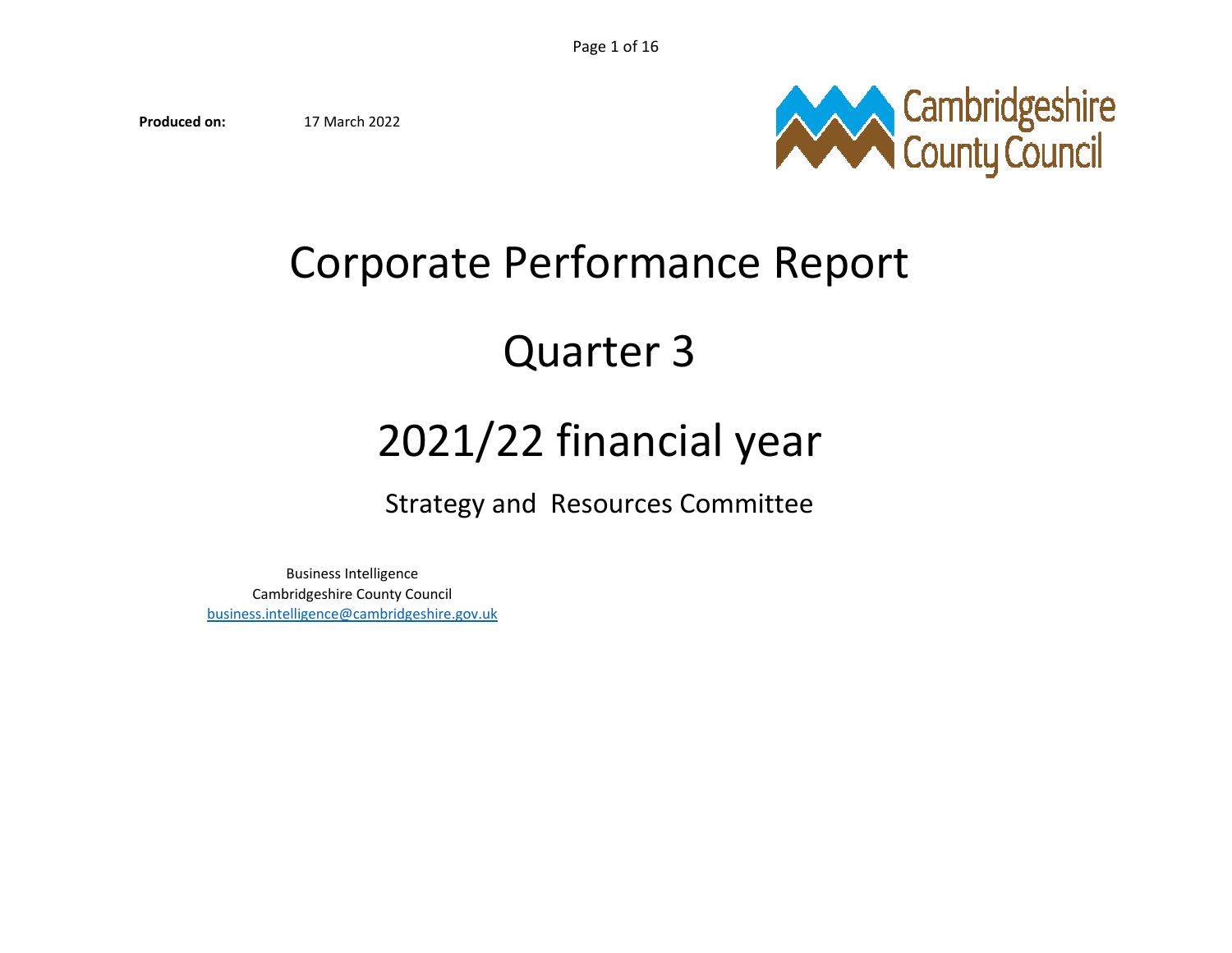

| Data Item                             | <b>Explanation</b>                                                                                  |  |  |  |
|---------------------------------------|-----------------------------------------------------------------------------------------------------|--|--|--|
| <b>Target / Pro Rata Target</b>       | The target that has been set for the indicator, relevant for the reporting period                   |  |  |  |
| <b>Current Month / Current Period</b> | The latest performance figure relevant to the reporting period                                      |  |  |  |
| Previous Month / previous period      | The previously reported performance figure                                                          |  |  |  |
| Direction for Improvement             | Indicates whether 'good' performance is a higher or a lower figure                                  |  |  |  |
| <b>Change in Performance</b>          | Indicates whether performance is 'improving' or 'declining' by comparing the latest performance     |  |  |  |
|                                       | figure with that of the previous reporting period                                                   |  |  |  |
| <b>Statistical Neighbours Mean</b>    | Provided as a point of comparison, based on the most recently available data from identified        |  |  |  |
|                                       | statistical neighbours.                                                                             |  |  |  |
| <b>England Mean</b>                   | Provided as a point of comparison, based on the most recent nationally available data               |  |  |  |
|                                       | . Red - current performance is off target by more than 10%                                          |  |  |  |
|                                       | • Amber - current performance is off target by 10% or less                                          |  |  |  |
|                                       | • Green - current performance is on target by up to 5% over target                                  |  |  |  |
|                                       | • Blue - current performance exceeds target by more than 5%                                         |  |  |  |
| <b>RAG Rating</b>                     | • Baseline – indicates performance is currently being tracked in order to inform the target setting |  |  |  |
|                                       | process                                                                                             |  |  |  |
|                                       | . Contextual - these measures track key activity being undertaken, but where a target has not been  |  |  |  |
|                                       | deemed pertinent by the relevant service lead                                                       |  |  |  |
|                                       | Provides an overview of how a measure is calculated. Where possible, this is based on a nationally  |  |  |  |
| <b>Indicator Description</b>          | agreed definition to assist benchmarking with statistically comparable authorities                  |  |  |  |
| Commentary                            | Provides a narrative to explain the changes in performance within the reporting period              |  |  |  |
| <b>Actions</b>                        | Actions undertaken to address under-performance. Populated for 'red' indicators only                |  |  |  |
| <b>Useful Links</b>                   | Provides links to relevant documentation, such as nationally available data and definitions         |  |  |  |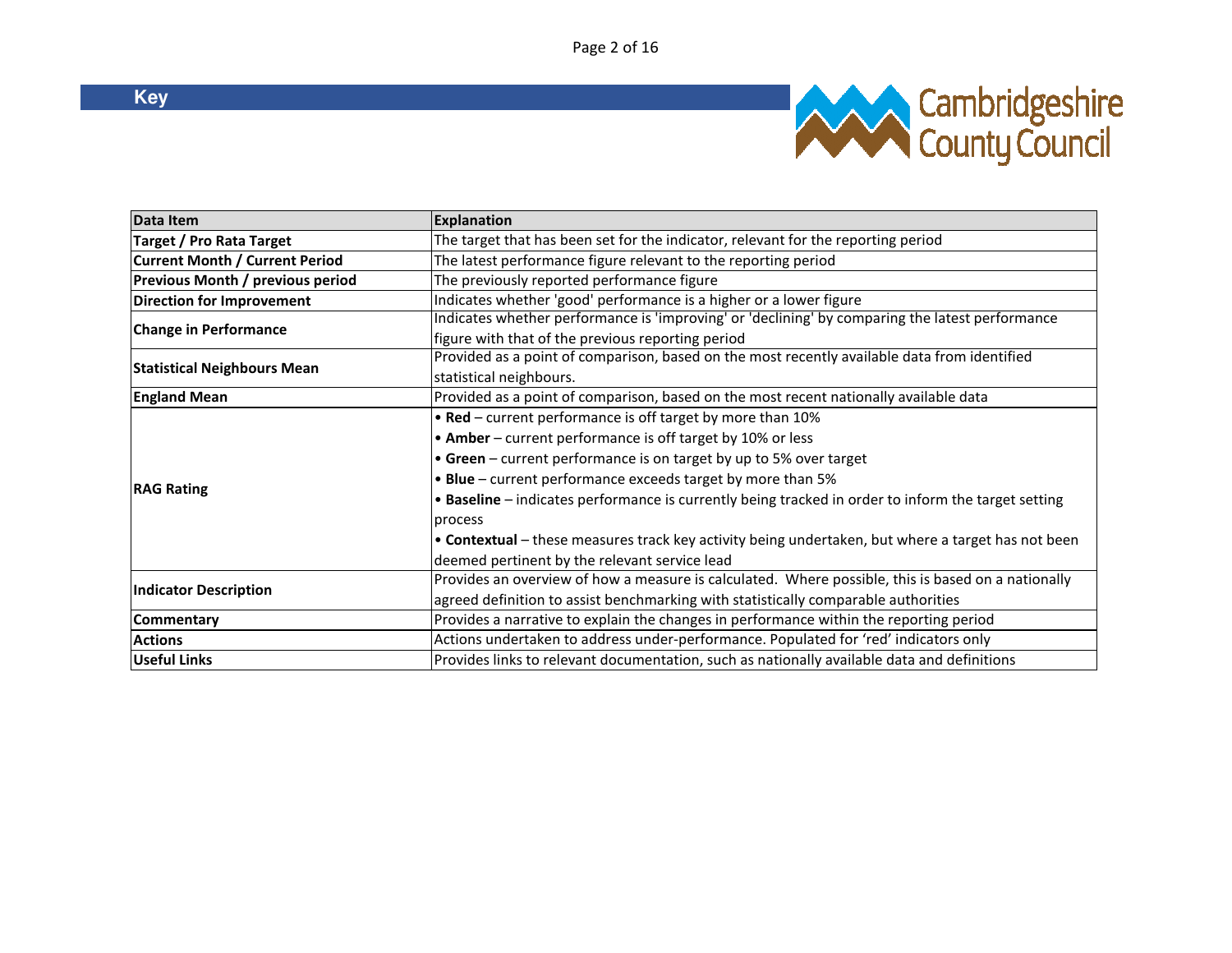# Page 3 of 16

#### **RedIndicator Description**  The Council's Contract Procedure Rules allow the Council to bypass the rules in certain instances. This include a lack of suppliers in the market or that going to market does not offer any benefit. In such instances, a request is made to Procurement to seek agreement to 'waive' the rules. These approvals are known as Waivers. Enough time should be given to seek the waiver, so that alternative options can be considered. Requests presented to Procurement, that have not allowed time for a procurement exercise to be undertaken, could indicate that the expiry of the contract has not been managed as well as it could. However, there could be valid reasons for normal timescales to be unachievable. The reason for tracking this indicator is to give a reasonable indication of whether we are planning our procurements better. This has been applied to all contract values and has been extracted from the contract database. Any waivers above £500,000 will not be recorded on the contracts database as this is a committee decision. This KPI takes the date the waiver was submitted and the date that the waiver is due to start and calculates the time difference between the 2 dates. It is designed to provide an understanding of whether waivers are submitted in sufficient time for an alternative action plan to be implemented (eg a procurement) should the waiver be rejected.20% 68% n/a $\begin{array}{ccc} \texttt{a} & \end{array}$  $\frac{1}{\sqrt{2}}$  n/a **RAG RatingTarget Current QuarterPrevious Direction for Change in Quarter Improvement Performance** 0%10%20%30%40%50%60%70%80%21-22 Q33 22-23 Q2 21-22 Q4 21-22 Q4 22-23 Q1 **Cambridgeshire Performance**Indicator 169: % of contract waivers submitted less than 5 days before their proposed start dateTarget

#### **Commentary**

**Indicator 169: % of contract waivers submitted less than 5 days before their proposed start date**

As a result of external audit findings, there is a cross-Council concern to promote and enable procurement compliance. It is welcome that 90 waivers have been recorded in a three month period as it shows a high level of awareness and visibility - a previous shortcoming being an absence of waivers and the appropriate approvals where necessary. Waivers should be submitted in sufficient time to allow for an alternative plan to be put in place should the waiver note be approved. The use of waivers is a good indicator as to how the Contract Procedure Rules are being followed and their timeliness as a proxy for prior planning. But it is also recognised that Waivers are often entered towards the end of decision making, coinciding with the controls that have been implemented on the payments system and integrated contract register. There may be other indicators either in addition to this or in replacement to this that provide a better picture of compliant use of the Contract Procedure Rules. This would include consideration of the relative value of contracts subject to waiver. These potential alternatives and their data availability will be considered.

**Return to Index**

**March <sup>2022</sup>**

#### **Actions**

On-going challenge and scrutiny is being undertaken by the Commercial Team on the reasons for waivers being submitted.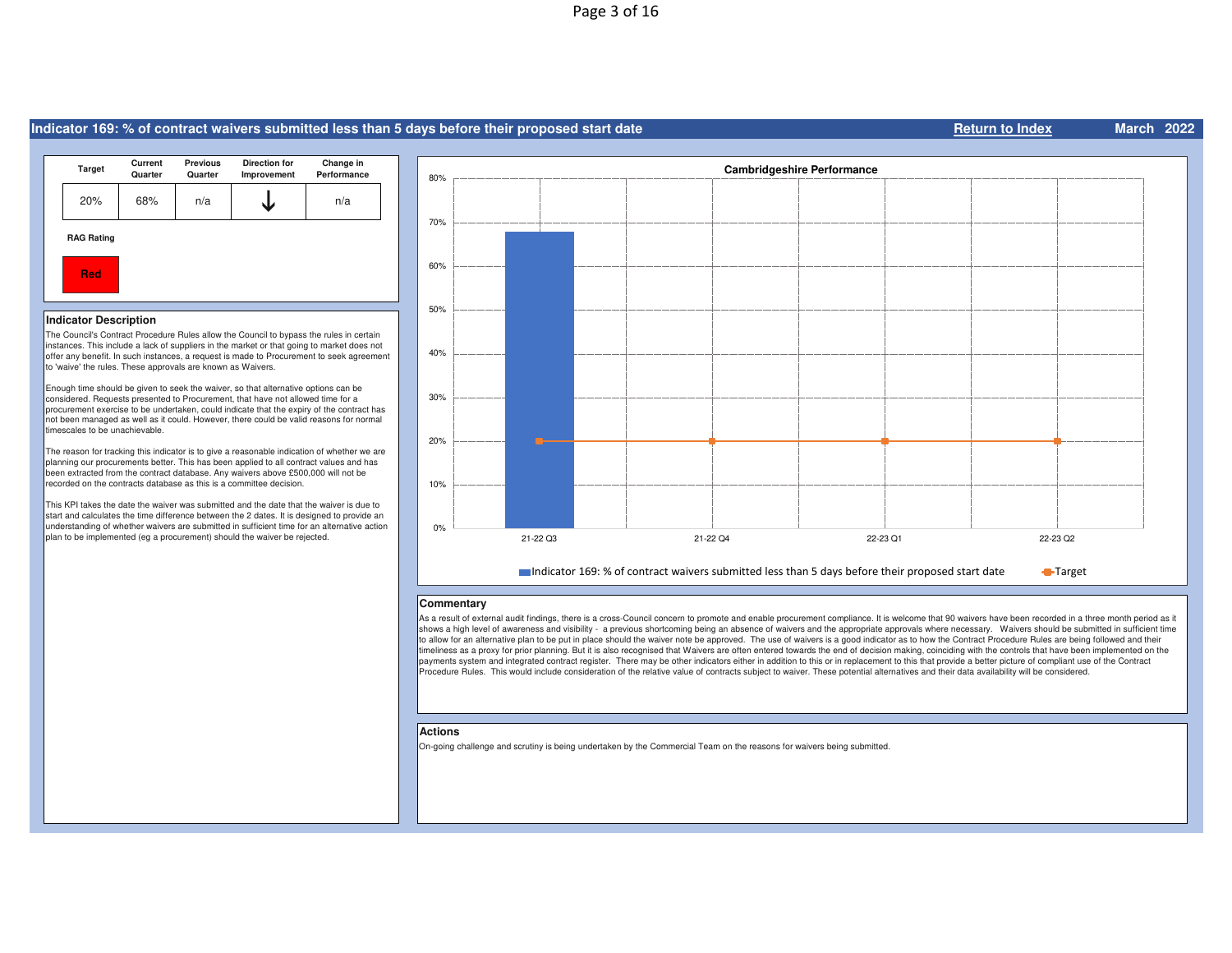# **Indicator 171: Rent per acre obtained from the agricultural estate**



## **Indicator Description**

### Data source:

 Currently set of excel spreadsheets owned by rural to record the rent whch feeds into the budget. Defra data records market rent for East of England Region. Base data is tenancy agreements with new rents recorded by the parties (Landlord & Tenant) on a signed and dated rent memorandum attached to the agreement and recorded on excel spreadsheets.Future development of an internal asset management data base.

This KPI records annual change in rental income measured against the previous year's recorded rent. Reported as a % change on previous year for the total rural portfolio as rent (£) per acre for the agricultural tennacies. The rent per acre figure enables some comparison with regional market rents in the agricultural sector which are published annually by defra and other commentators. For a new letting Market Rent is defined by The Royal Institution of Chartered Surveyors (RICS) as 'The estimated amount for which an interest in real property should be leased on the valuation date between a willing lessor and a willing lessee on appropriate lease terms in an arm's length transaction, after proper marketing and where the parties had acted knowledgeably, prudently and without compulsion.' Rent Review (mid tenancy) of agricultural rent (per acre) is impacted by a number of complex factors - soil type, crop type, type of tenancy & external influences such as input costs and world commodity markets.

#### Comparator:

 Market Rents (£ per hectare/acre) for the East of England reported annually by Defra in January for the previous year. Most up to date figures are for 2020.

#### Target:

annual rent (£ per acre)achieved tracks defra rent per acre for East of England (variance +/-10%). Currently CCC agricultural rents are above the published East of England average in 2020 but the defra metric requires checking - ie is it bare land or for equipped holdings.



**Return to Index**

**March <sup>2022</sup>**

### **Commentary**

Agricultural legislation enables review of rents every 3 years with 12 months notice required. Across 44 holdings Cambridgeshire County Council has increased the passing rent by an average of 16.39% in October 2021. There were some big increases this year to play catch up due to earlier internal resource restrictions. Further, relets to existing tenants and new lettings (31 in total start date October 2021) has resulted in an increase of 16% on the passing rent. Review of commercial lettings have also increased over 100%. These are very good results in the current climate and see a 8% increase across the rural portfolio as a whole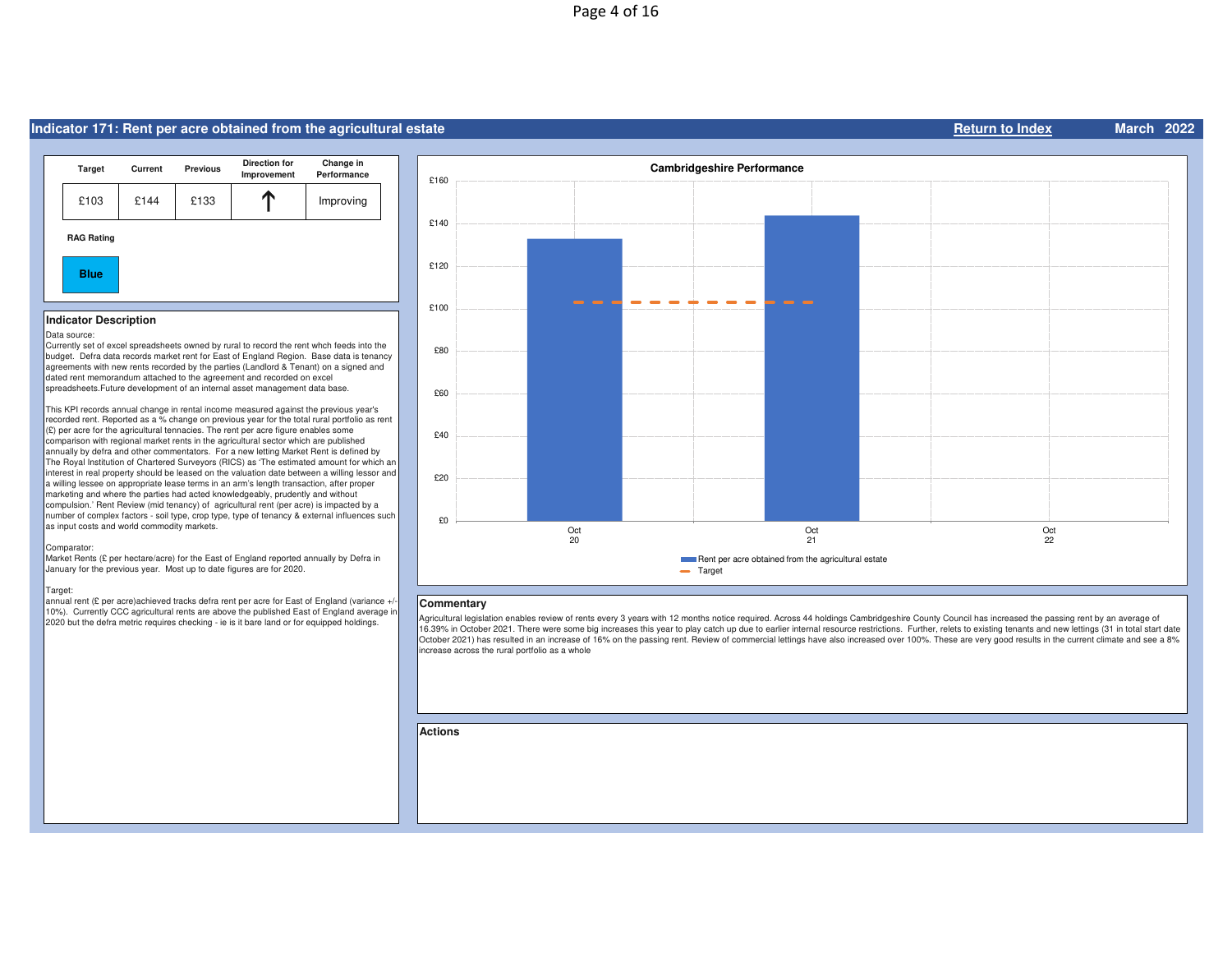# Page 5 of 16

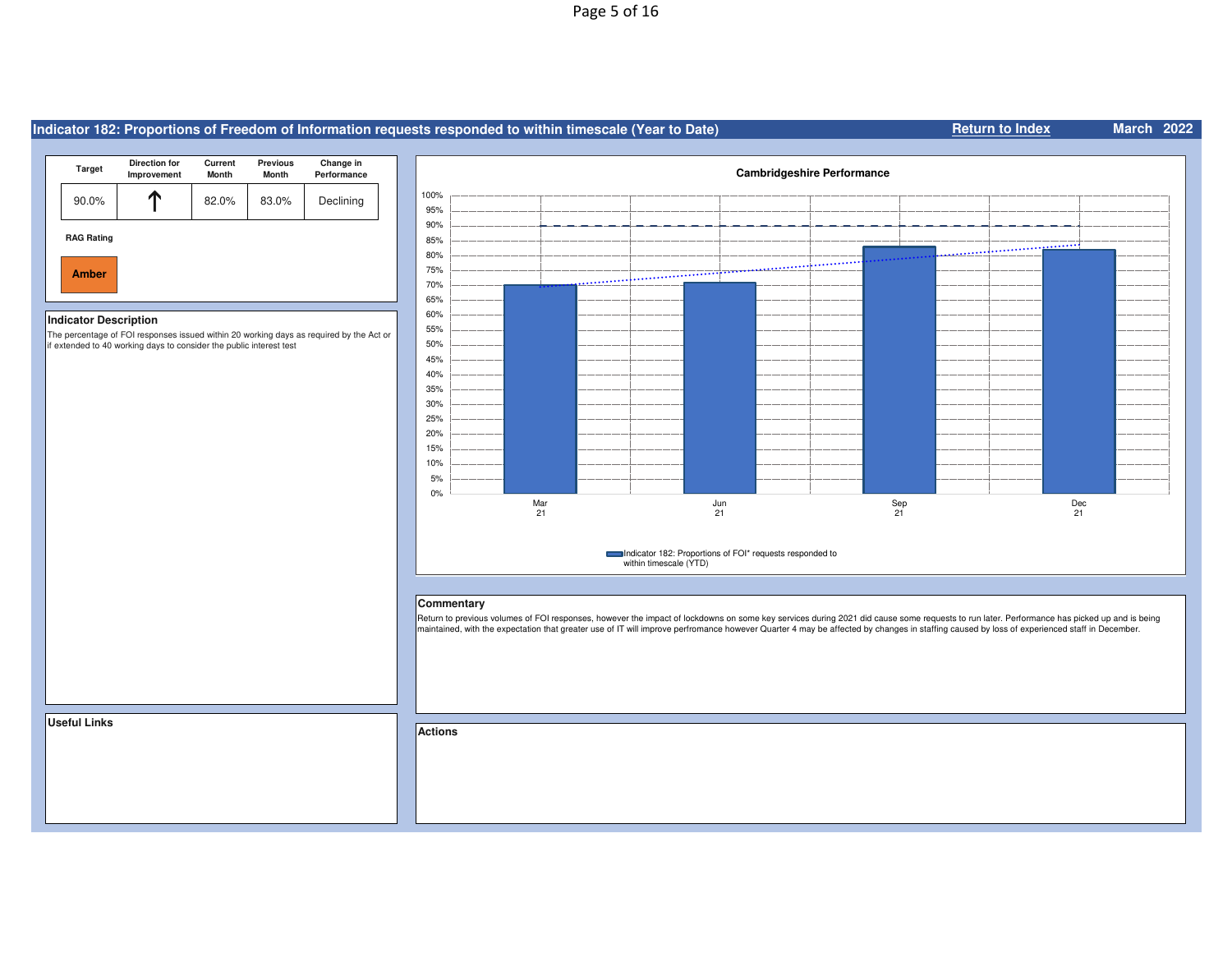# Page 6 of 16

#### **Indicator 183: Percentage of Subject Access Requests completed within statutory timescales (Year to Date)Return to Index Direction for Improvement Current Month Previous Month Change in Performance TargetCambridgeshire Performance** 100% $\mathbf \Gamma$ 90.0%**T** 46.0% 47.0% Declining 95% 90%  $\overline{\phantom{a}}$  .  $\overline{\phantom{a}}$ **RAG Rating**85% - - $\overline{\phantom{0}}$  $\rightarrow$ 80% **Red**75% **Red** 70% 65% 60% **Indicator Description**  Percentage of Subject Access Requests completed within statutory timescales of one 55% calendar month or if extended to three calendar months as permitted50% 45% ......... 40% .................. 35% 30% 25% 20% 15% 10% 5% 0% MarJunSepDec 21 21 21 21Indicator 183: SARS\* - % completed within 40 working days (YTD)\*\***Commentary**The performance has been affected by (a) pandemic affecting the ability for staff to be in buildings and scanning paper files for redaction and (b) additional staff being recruited to undertake scanning. Additional staff were recruited in September and have begun to scan overdue requests to enable their completion. Whilst the numbers completed in time declined by 1% from the previous month, the general level is due to the team clearing the requests that were delayed as described. This will affect future performance until the backlog of older cases is complete. We are currently utilising resources from PCC on top of our existing resources within CCC to progress through the older cases whilst dealing with newer matters. Almost all subject access requests relate to social care, both Children's and Adults, as well as Education. Requests for such files, especially social care, often relate to very large quantities of electronic and paper files and with a mixture of data relating to the requester but also parents, siblings, other children and third parties which requires high levels of concentration and attention to detail.**Useful LinksActions**

**March <sup>2022</sup>**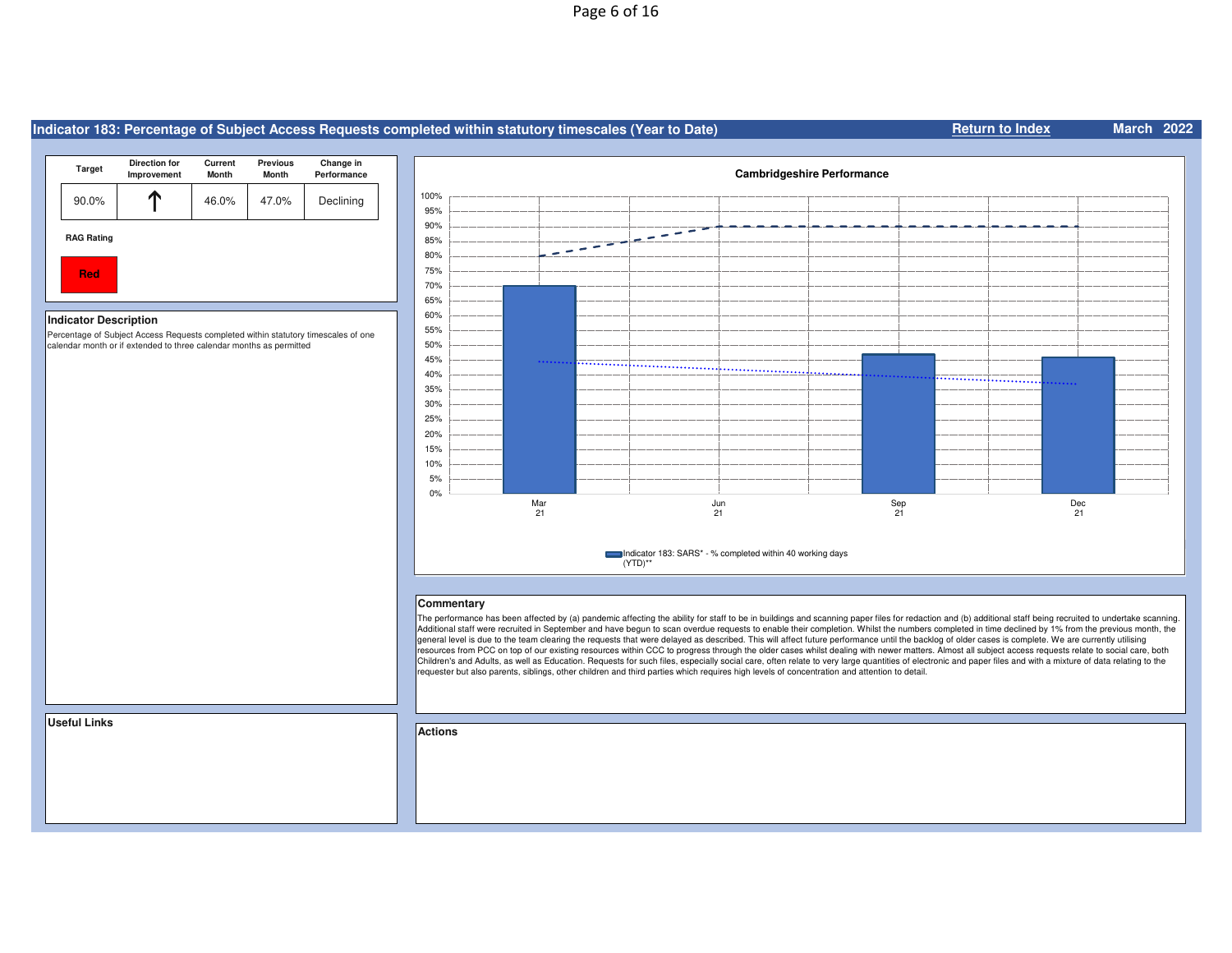# Page 7 of 16

# **Indicator 184: Statutory returns completed on time**



# **Indicator Description**

 The Council's Business Intelligence Service leads on, and supports the submission of, a number of key statutory data returns to central government departments and regulatory bodies. A list is available on request.



**Return to Index**

**March <sup>2022</sup>**

### **Commentary**

 There has been some disruption to statutory return deadlines over the pandemic period, for example the Carer's Survey was delayed and submitted during February 2022, having been cancelled in 2020. However, as of the end of the reporting period, all statutory returns have been completed to the agreed standard. All statutory deadlines have been met.

# **Useful Links**

A list of all the datasets that local government must submit to central government.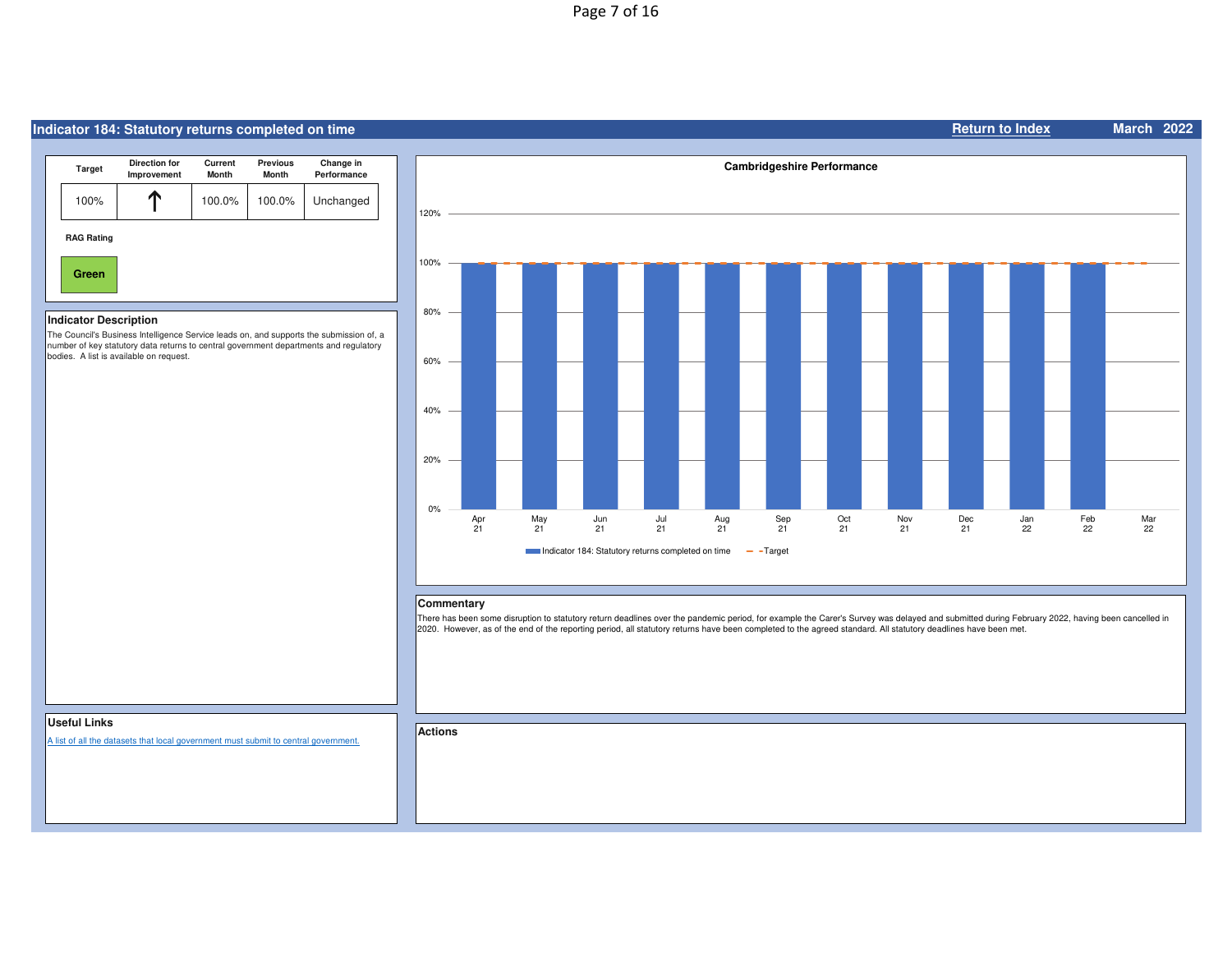# Page 8 of 16

|                                                                                                                                                                                                                                                                                                                                                                                                                                                                                  | Indicator 187: Proportion of staff feeling valued by the Council as demonstrated through employee engagement survey                                                                                                                                                                                                                                                                                                                                                                                                                                                      | <b>March 2022</b><br><b>Return to Index</b>                                                                                                                                                                                                                                                                                                                                                                   |  |  |  |  |  |
|----------------------------------------------------------------------------------------------------------------------------------------------------------------------------------------------------------------------------------------------------------------------------------------------------------------------------------------------------------------------------------------------------------------------------------------------------------------------------------|--------------------------------------------------------------------------------------------------------------------------------------------------------------------------------------------------------------------------------------------------------------------------------------------------------------------------------------------------------------------------------------------------------------------------------------------------------------------------------------------------------------------------------------------------------------------------|---------------------------------------------------------------------------------------------------------------------------------------------------------------------------------------------------------------------------------------------------------------------------------------------------------------------------------------------------------------------------------------------------------------|--|--|--|--|--|
|                                                                                                                                                                                                                                                                                                                                                                                                                                                                                  |                                                                                                                                                                                                                                                                                                                                                                                                                                                                                                                                                                          |                                                                                                                                                                                                                                                                                                                                                                                                               |  |  |  |  |  |
| <b>Previous</b><br>Change in<br><b>Direction for</b><br>Current<br><b>Target</b><br>Improvement<br>Month<br>Performance<br><b>Month</b>                                                                                                                                                                                                                                                                                                                                          | <b>Cambridgeshire Performance</b>                                                                                                                                                                                                                                                                                                                                                                                                                                                                                                                                        |                                                                                                                                                                                                                                                                                                                                                                                                               |  |  |  |  |  |
| ↑<br>65.0%<br>59.0%<br>n/a<br>n/a                                                                                                                                                                                                                                                                                                                                                                                                                                                | 100%<br>95%                                                                                                                                                                                                                                                                                                                                                                                                                                                                                                                                                              |                                                                                                                                                                                                                                                                                                                                                                                                               |  |  |  |  |  |
| <b>RAG Rating</b>                                                                                                                                                                                                                                                                                                                                                                                                                                                                | 90%                                                                                                                                                                                                                                                                                                                                                                                                                                                                                                                                                                      |                                                                                                                                                                                                                                                                                                                                                                                                               |  |  |  |  |  |
|                                                                                                                                                                                                                                                                                                                                                                                                                                                                                  | 85%<br>80%                                                                                                                                                                                                                                                                                                                                                                                                                                                                                                                                                               |                                                                                                                                                                                                                                                                                                                                                                                                               |  |  |  |  |  |
| <b>Amber</b>                                                                                                                                                                                                                                                                                                                                                                                                                                                                     | 75%                                                                                                                                                                                                                                                                                                                                                                                                                                                                                                                                                                      |                                                                                                                                                                                                                                                                                                                                                                                                               |  |  |  |  |  |
|                                                                                                                                                                                                                                                                                                                                                                                                                                                                                  | 70%                                                                                                                                                                                                                                                                                                                                                                                                                                                                                                                                                                      | $\frac{1}{2} \frac{1}{2} \frac{1}{2} \frac{1}{2} \frac{1}{2} \frac{1}{2} \frac{1}{2} \frac{1}{2} \frac{1}{2} \frac{1}{2} \frac{1}{2} \frac{1}{2} \frac{1}{2} \frac{1}{2} \frac{1}{2} \frac{1}{2} \frac{1}{2} \frac{1}{2} \frac{1}{2} \frac{1}{2} \frac{1}{2} \frac{1}{2} \frac{1}{2} \frac{1}{2} \frac{1}{2} \frac{1}{2} \frac{1}{2} \frac{1}{2} \frac{1}{2} \frac{1}{2} \frac{1}{2} \frac{$<br>$\frac{1}{2}$ |  |  |  |  |  |
|                                                                                                                                                                                                                                                                                                                                                                                                                                                                                  | 65%<br>60%                                                                                                                                                                                                                                                                                                                                                                                                                                                                                                                                                               |                                                                                                                                                                                                                                                                                                                                                                                                               |  |  |  |  |  |
| <b>Indicator Description</b><br>The number of people feeling valued by their employer was measured in June 2021 and                                                                                                                                                                                                                                                                                                                                                              | 55%                                                                                                                                                                                                                                                                                                                                                                                                                                                                                                                                                                      |                                                                                                                                                                                                                                                                                                                                                                                                               |  |  |  |  |  |
| the % of respondents who responded positively was 59%.                                                                                                                                                                                                                                                                                                                                                                                                                           | 50%                                                                                                                                                                                                                                                                                                                                                                                                                                                                                                                                                                      |                                                                                                                                                                                                                                                                                                                                                                                                               |  |  |  |  |  |
| The objective is to increase this to at least 75% recognising that whilst it is clear that the<br>most significant impact on engagement is people's immediate team around them, the                                                                                                                                                                                                                                                                                              | 45%                                                                                                                                                                                                                                                                                                                                                                                                                                                                                                                                                                      |                                                                                                                                                                                                                                                                                                                                                                                                               |  |  |  |  |  |
| importance of feeling valued by the organisation is also critical to both wellbeing and                                                                                                                                                                                                                                                                                                                                                                                          | 40%<br>35%                                                                                                                                                                                                                                                                                                                                                                                                                                                                                                                                                               |                                                                                                                                                                                                                                                                                                                                                                                                               |  |  |  |  |  |
| retention.                                                                                                                                                                                                                                                                                                                                                                                                                                                                       | 30%                                                                                                                                                                                                                                                                                                                                                                                                                                                                                                                                                                      |                                                                                                                                                                                                                                                                                                                                                                                                               |  |  |  |  |  |
| The target has been set at 65% as an ambition for the next survey in summer 2022 (12<br>months from most recent one), as a stepping stone to achieving 75%.                                                                                                                                                                                                                                                                                                                      | 25%                                                                                                                                                                                                                                                                                                                                                                                                                                                                                                                                                                      |                                                                                                                                                                                                                                                                                                                                                                                                               |  |  |  |  |  |
|                                                                                                                                                                                                                                                                                                                                                                                                                                                                                  | 20%<br>15%                                                                                                                                                                                                                                                                                                                                                                                                                                                                                                                                                               |                                                                                                                                                                                                                                                                                                                                                                                                               |  |  |  |  |  |
|                                                                                                                                                                                                                                                                                                                                                                                                                                                                                  | 10%                                                                                                                                                                                                                                                                                                                                                                                                                                                                                                                                                                      |                                                                                                                                                                                                                                                                                                                                                                                                               |  |  |  |  |  |
|                                                                                                                                                                                                                                                                                                                                                                                                                                                                                  | 5%                                                                                                                                                                                                                                                                                                                                                                                                                                                                                                                                                                       |                                                                                                                                                                                                                                                                                                                                                                                                               |  |  |  |  |  |
|                                                                                                                                                                                                                                                                                                                                                                                                                                                                                  | 0%<br>Jun<br>Jun<br>21<br>22                                                                                                                                                                                                                                                                                                                                                                                                                                                                                                                                             | Jun<br>23                                                                                                                                                                                                                                                                                                                                                                                                     |  |  |  |  |  |
|                                                                                                                                                                                                                                                                                                                                                                                                                                                                                  |                                                                                                                                                                                                                                                                                                                                                                                                                                                                                                                                                                          |                                                                                                                                                                                                                                                                                                                                                                                                               |  |  |  |  |  |
| Indicator 187: Proportion of staff feeling valued by the Council<br>as demonstrated through employee engagement survey<br>- Target                                                                                                                                                                                                                                                                                                                                               |                                                                                                                                                                                                                                                                                                                                                                                                                                                                                                                                                                          |                                                                                                                                                                                                                                                                                                                                                                                                               |  |  |  |  |  |
|                                                                                                                                                                                                                                                                                                                                                                                                                                                                                  |                                                                                                                                                                                                                                                                                                                                                                                                                                                                                                                                                                          |                                                                                                                                                                                                                                                                                                                                                                                                               |  |  |  |  |  |
| Commentary<br>In 2020 regular staff engagement surveys commenced covering a wide range of topics, with a view to getting greater insights into improving the Council's employment policies and processes, and to<br>give people a direct voice in influencing them. Prior to this, the most recent full staff survey was conducted in October 17. Overall staff engagement was recorded at that point as higher than both the<br>public sector norm (55%) and the UK norm (60%). |                                                                                                                                                                                                                                                                                                                                                                                                                                                                                                                                                                          |                                                                                                                                                                                                                                                                                                                                                                                                               |  |  |  |  |  |
|                                                                                                                                                                                                                                                                                                                                                                                                                                                                                  | In June 2021 the topic of the staff engagement survey was Respect At Work. This survey asked people to record whether they feel valued a) by their colleagues, and b) by the organisation.<br>86% agreed or strongly agreed that they felt valued by their colleagues but this dropped to 59% feeling valued by the organisation. There are some factors that are out of the employers control that<br>can affect perception but with greater employee engagement it is hoped that this will improve which will also have a postive impact on recruitment and retention. |                                                                                                                                                                                                                                                                                                                                                                                                               |  |  |  |  |  |
| <b>Useful Links</b>                                                                                                                                                                                                                                                                                                                                                                                                                                                              | <b>Actions</b>                                                                                                                                                                                                                                                                                                                                                                                                                                                                                                                                                           |                                                                                                                                                                                                                                                                                                                                                                                                               |  |  |  |  |  |
|                                                                                                                                                                                                                                                                                                                                                                                                                                                                                  | The next employee engagement survey on Respect At Work that will ask the same questions again will be January 2023, and this will give time for the impact of a number of actions to be carried out<br>and the impact measured through the survey response. In the meantime the new People Strategy being developed this year for Full Council approval later in the year, will have a clear focus on<br>employee engagement and wellbeing to support this KPI.                                                                                                          |                                                                                                                                                                                                                                                                                                                                                                                                               |  |  |  |  |  |
|                                                                                                                                                                                                                                                                                                                                                                                                                                                                                  |                                                                                                                                                                                                                                                                                                                                                                                                                                                                                                                                                                          |                                                                                                                                                                                                                                                                                                                                                                                                               |  |  |  |  |  |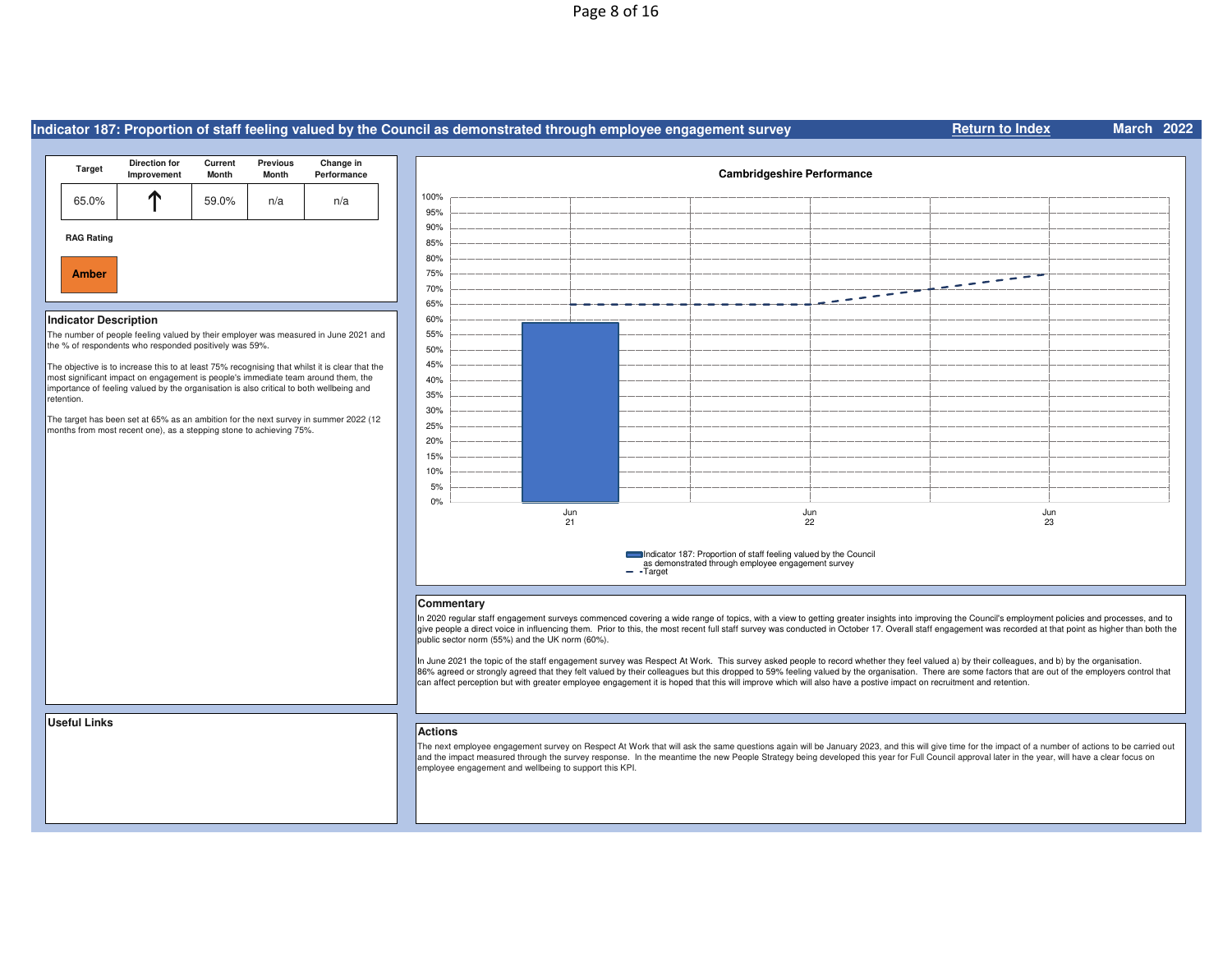# Page 9 of 16

# **Indicator 190: Proportion of information enquiries resolved at first point of contact**



## **Indicator Description**

 Percentage of cases we deal with that are marked as resolved or transferred, against total number of cases recorded. For us, resolved means we have dealt with a customers enquiry to a full resolution. We also class transferred calls as resolved as the request would be to speak to another member of staff, therefore the enquiry is resolved. If we are unable to resolve an enquiry and need to pass it on to a service representaitve to deal with this would be marked as unresolved. This measures how effecitvely we are able to meet the customer service standard of dealing with requests at first point of contact.

This is measured in different ways across the industry, but we feel this is the most accurate and meaningful way of measuring this to ensure we are delivering good customer service for our residents. Any unresolved contacts are reviewed to see if we can work with the service to increase our knowledge in some areas to increae the resolution rate. The target is then adjusted in line with any amendments. We envisage this target reducing in the coming years as more contacts move to digital channels and we are left with dealing with more cmplex enquiries. We have other internal service KPI's as well as a number of advisor KPI's which mitigates any risks of bias. Audits also take place regularly with all advisors to check accuracy of recording.



**Return to Index**

**March <sup>2022</sup>**

# **Commentary**

Declining but only by 0.24% and is over 5% above target level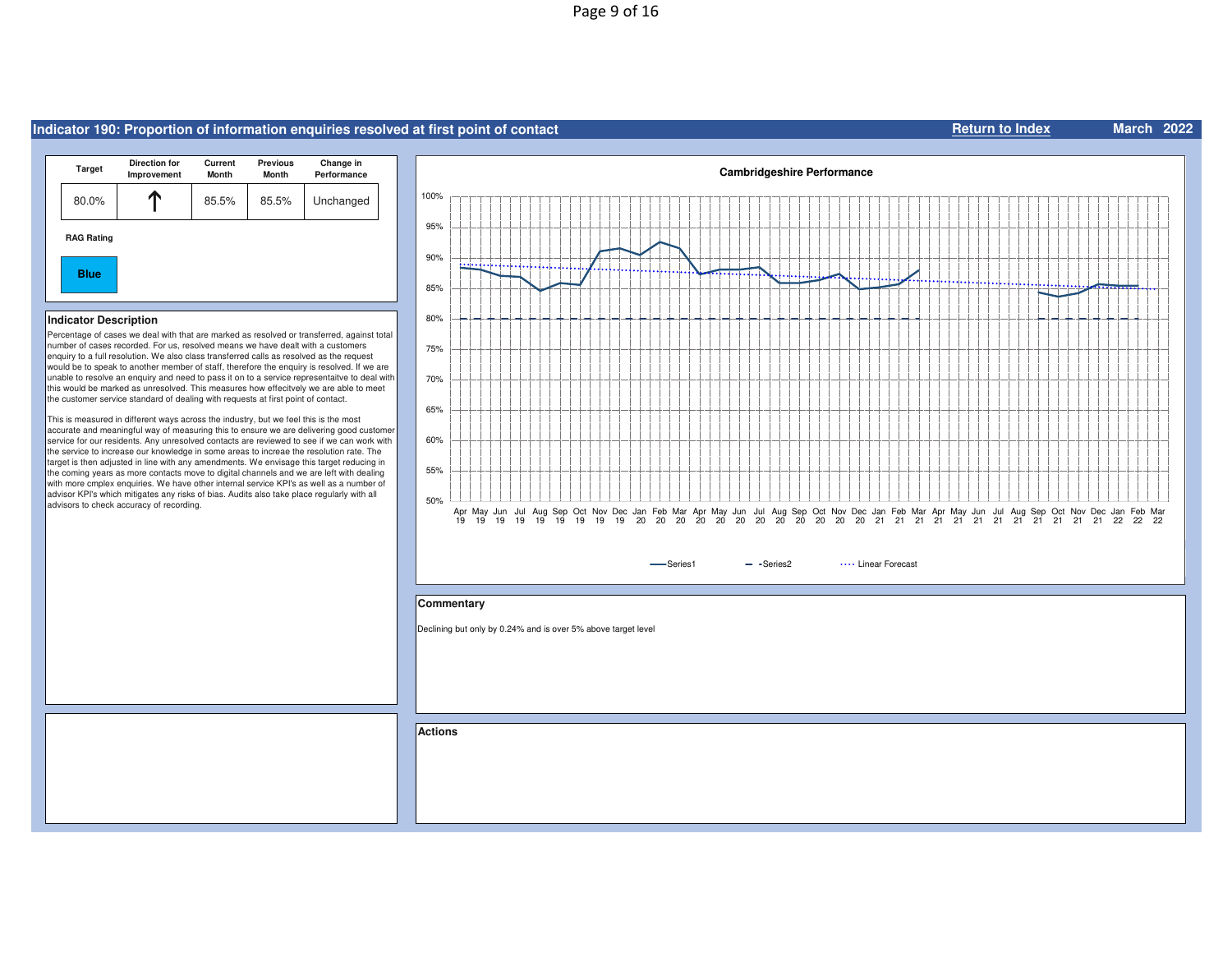# Page 10 of 16

# **Indicator 195: Percentage of requests resolved at first line within expected timescales**



# **Indicator Description**

 A request is defined as a new request from a user for information, advice, a standard change or access to a service. Requests will include system access requests, changes to IT profiles and laptop applications.

Percentage of requests resolved at first line within expected timescales



**Return to Index**

**March <sup>2022</sup>**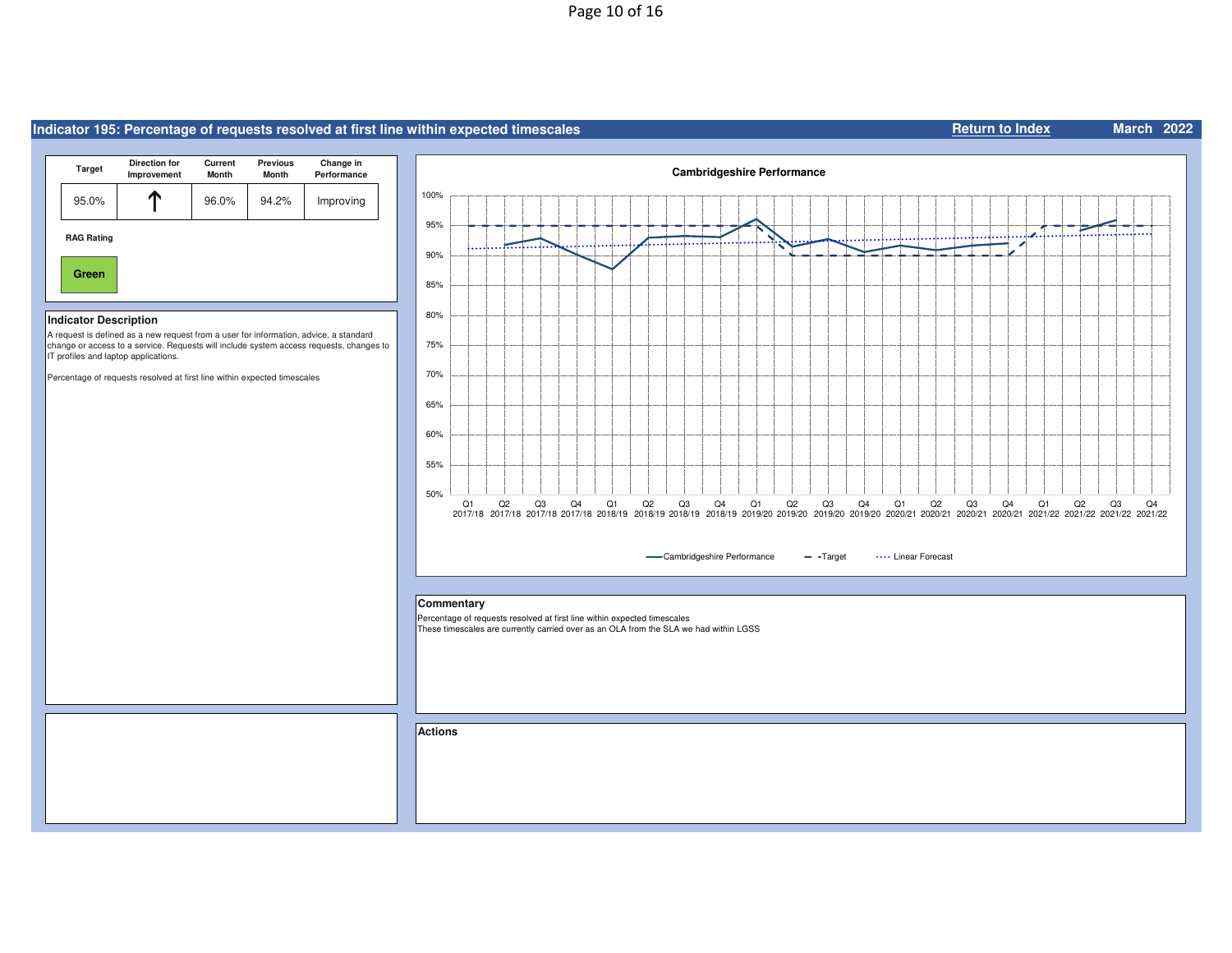# Page 11 of 16

#### **Indicator 204: Annual forecast of the gross income from our commercial investment as a percentage of initial investmentRAG RatingAmber**6.0% 5.7% 5.7% $\sim$  1 Improving **Return to IndexTarget 2021-22 Actual Previous QuarterDirection for** Change in Improvement Performance **2.09%2.12% <b>2.12% 2.12%**  2.12% **2.12%**  2.12% **2.12%**  2.12% **2.12%**  2.12% **2.12%** 4.0% 5.0% 6.0% 7.0% 8.0% 9.0% 10.0%**Return on Investment Forecast**

### **Indicator Description**

 This indicator projects our expected net income from the commercial investments that provide a income yield or interest receivable against the 6% target.

This indicator should be used to judge the performance of our commercial investment portfolio as a whole. It should not be used to predict any differences in actual income against budget. This is detailed within the Finance Monitoring Report.

The return figure includes investment that has already been made, as well as any additional investment expected within the financial year. The figures look at the full year effect, even where investments have not been held for the whole year.

The return is shown both gross (the total of the blue and orange blocks) and net (the blue blocks) of financing costs; the orange blocks therefore equate to the level of financing costs. The lower graph shows the return per asset class; different classes of asset are expected to deliver different levels of return.

This indicator reflects the income return from these assets, rather than the asset growth or total return (reflecting local government accounting regulations).



**March <sup>2022</sup>**

# **Commentary**

Performance against this indicator has improved year-to-year. 2019-20: 5.4%, 2020-21: 5.5%, 2021-22: 5.7%

The gross income receivable across these investments in 2021-22 is expected to be £17.3m and a net income £10.9m after financing costs

Within this indicator, interest from This Land, from Triangle Solar Farm and from the Infrastructure Collective investment fund are performing well.

 Amongst the directly owned property assets, the manufacturing, retail and office/lab assets are yielding as expected and saw minimal disruption during the pandemic. The student accomodation and leisure assets were more challenged, however we have seen the occupation level at Brunswick House recover to 94% this year (the strongest since 2018) and letting discussion negoiations are in progress for two of the Units at Cromwell Leisure Park. The multi-class credit fund has had periods of weak income yield whihch we are also keeping under review. As a whole the portfolio remains well diversified in the face of current economic risks.

#### **Actions**

 Consider relative allocation between different collective investment funds and in view of the updated CIPFA prudential code and inflation risks. Consider outcome of new tenant negoiations at Cromwell Leisure Park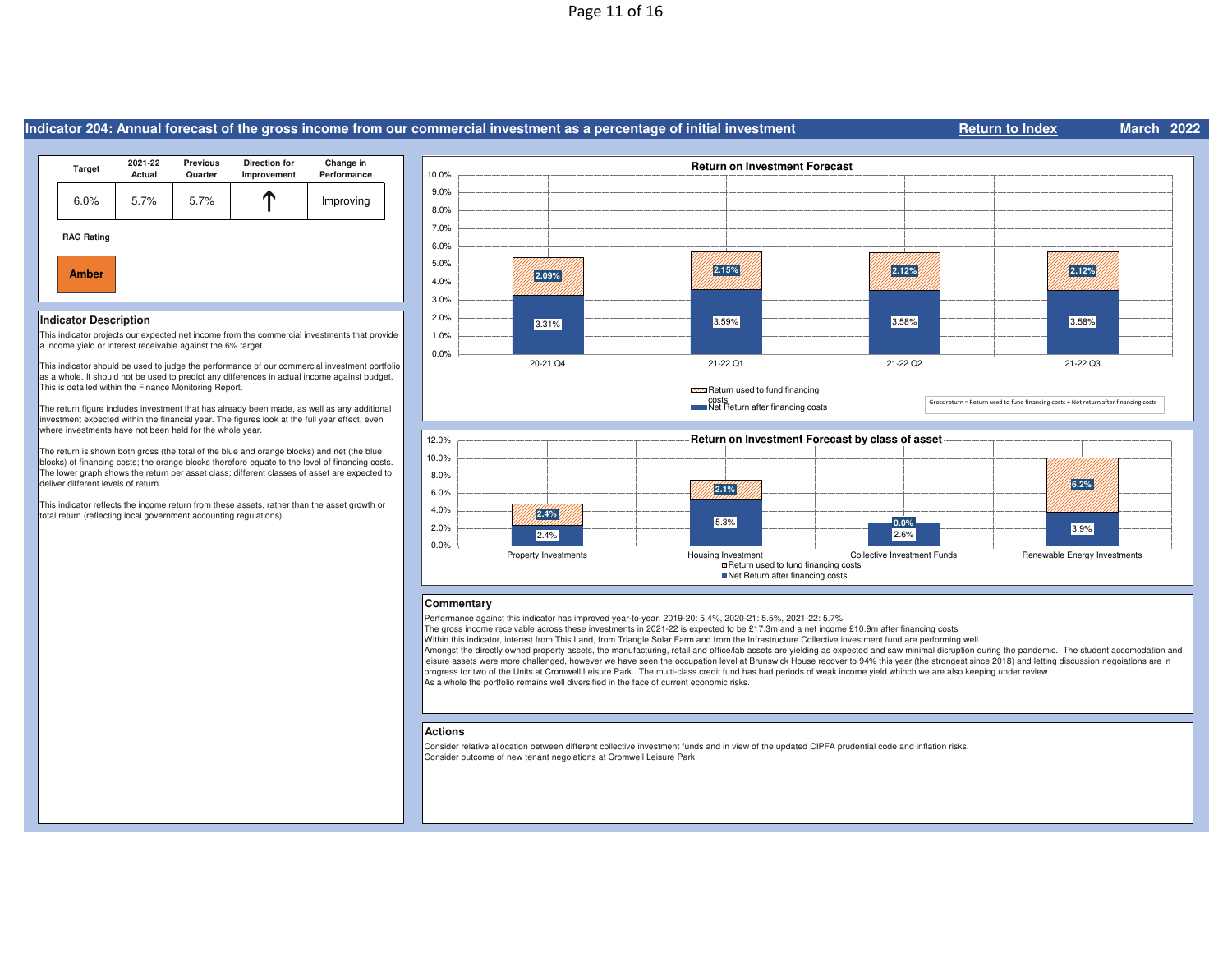# **Indicator 212: number of staff who have completed Introduction to First Aid e-learning**



# **Indicator Description**

 This indicator measures how many staff have completed the Introduction to first aid eLearning course. Some staff do not need to complete the course as they may have already completed a more advanced course as part of their role within CCC(e.g. Reablement staff).<br>This is a mandatory course to be completed every year. This will although staff to have a basic understainding of first aid requirements whilst working in an agile way. Now we are starting to move back to the office all staff must have completed this course prior to working from the office as part of the Cambs 2020 programme.



# **Commentary**

The Introduction to first aid course was only introduced in October 2021 so there is currently an upward trend due to this not previously being available to staff.

**Actions**

#### **Return to IndexMarch <sup>2022</sup>**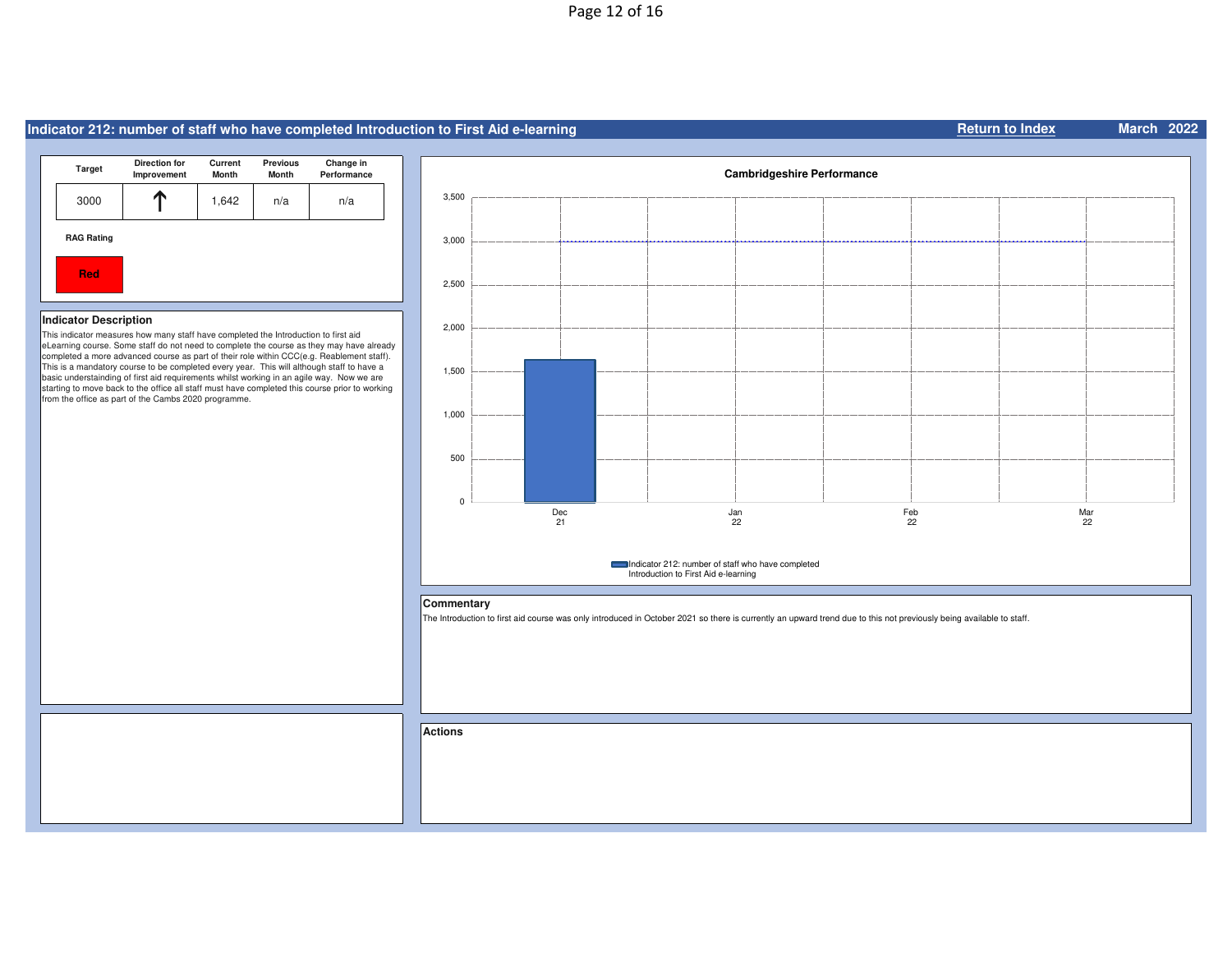# Page 13 of 16

# **Indicator 213: FTE days lost to anxiety and mental health related absence (short term and long term)**



# **Indicator Description**

 This indicator aggregates 12 months of absences for the reason of anxiety and mental health. The indicator is expressed as the total number of full time equivalent days lost due to absence. 12 months is used to ensure it is not skewed by seasonal variations.



# **Commentary**

The Council's absence related to anxiety and mental health has increased significantly in the last two years. This indicator is designed to target strategies for wellbeing and management activity to<br>support people to be ab impact of absence on the organisation.

**Actions**

#### **Return to IndexMarch <sup>2022</sup>**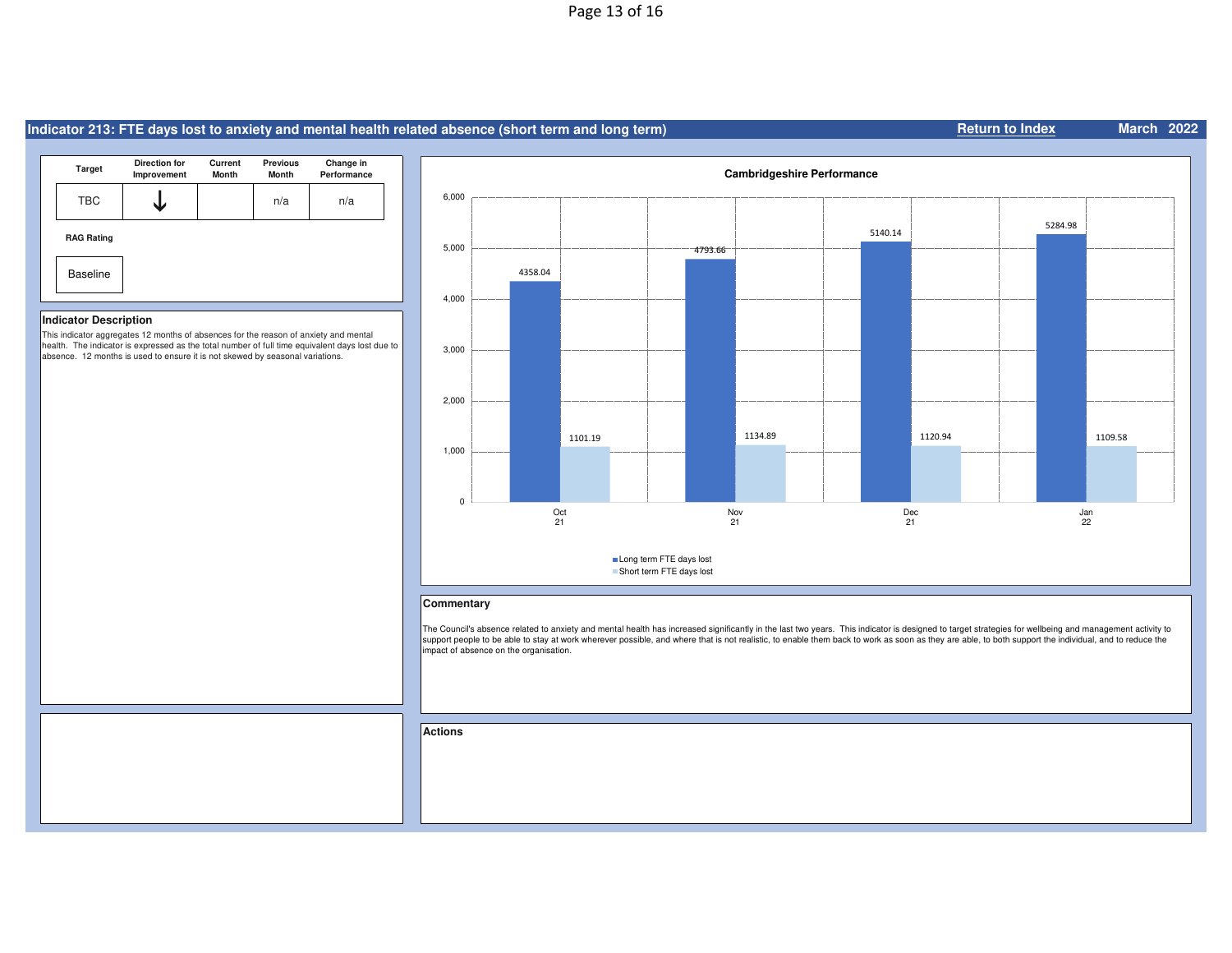# **Indicator 214: Staff turnover (rolling 12 month average)**

| <b>Target</b>     | <b>Direction for</b><br>Improvement | Current<br><b>Month</b> | <b>Previous</b><br><b>Month</b> | Change in<br>Performance |
|-------------------|-------------------------------------|-------------------------|---------------------------------|--------------------------|
| <b>TBC</b>        |                                     | 13.8%                   |                                 |                          |
| <b>RAG Rating</b> |                                     |                         |                                 |                          |
| <b>TBC</b>        |                                     |                         |                                 |                          |

# **Indicator Description**

 Rolling 12 month average turnover is calculated by average headcount over a 12 month period / number of voluntary leavers. The value for Jan 21 summarises the period Feb 20 - $\mathsf{\ddot{\color{red}Jan\;21.}}$ 

The target for this indicator is to be confirmed. The intention is to reduce turnover, specifically early attrition of people with less than 12 months' service. This KPI will be further developed to include a focus on measuring the early attrition of new starters with the aim of ensuring that our recruitment, onboarding and induction is good, and that people's experience is positive.



#### **Commentary**

Turnover in all areas of the Council has increased in the last year (as is the case in most organisations).

There is strong evidence to suggest that the pandemic has affected turnover at CCC. The timeline of restrictions in the UK almost perfectly mirrors our number of leavers going up and down. Jan 20-Mar 20, pre pandemic, the average numbers of leavers was 50 per month. The UK went into national lockdown end of March, not surprisingly we saw a decrease in the number of leavers (the recruitment market was very slow at this time, including not being able to meet in person). The average number of leavers per month between April 20 - Jun 20 was half, i.e. 25 per month. Restrictions were eased in July and we started to see an increase in the number of leavers again. Oct 20 to Jan 21 leavers went down again during which time the tiered lockdown scheme was introduced and on the 31 October 2020 a second lockdown was announced.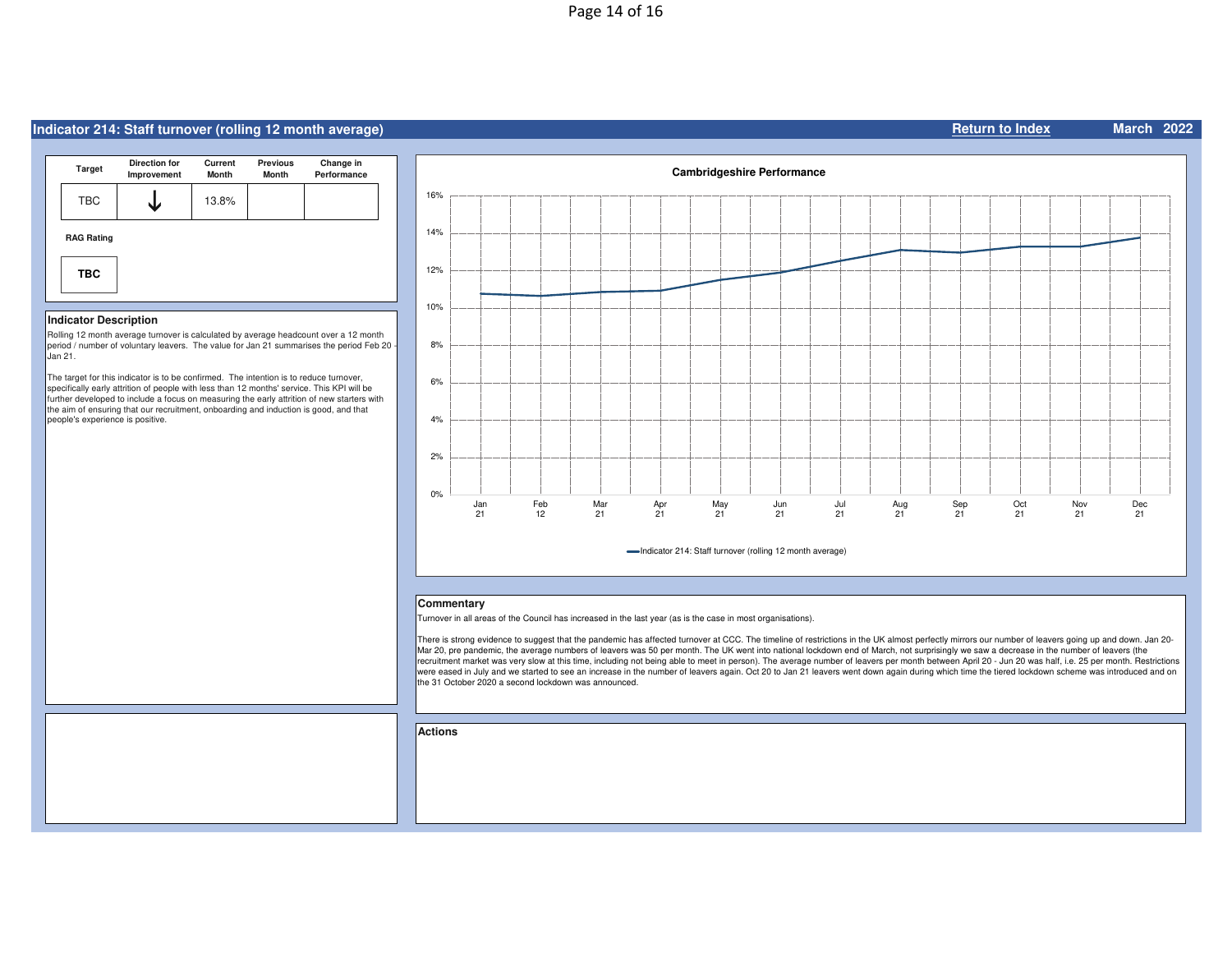# Page 15 of 16